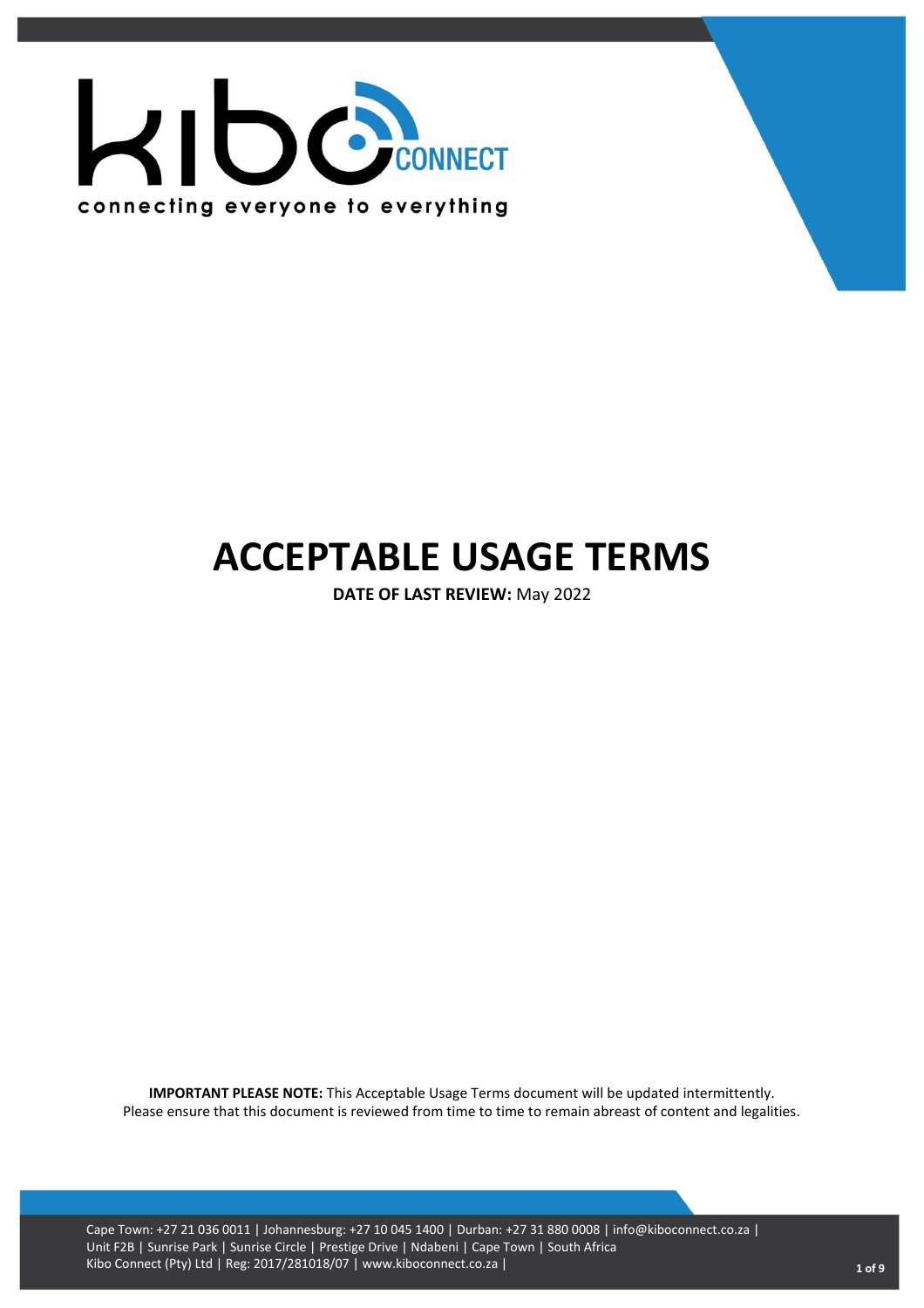

# **TABLE OF CONTENTS**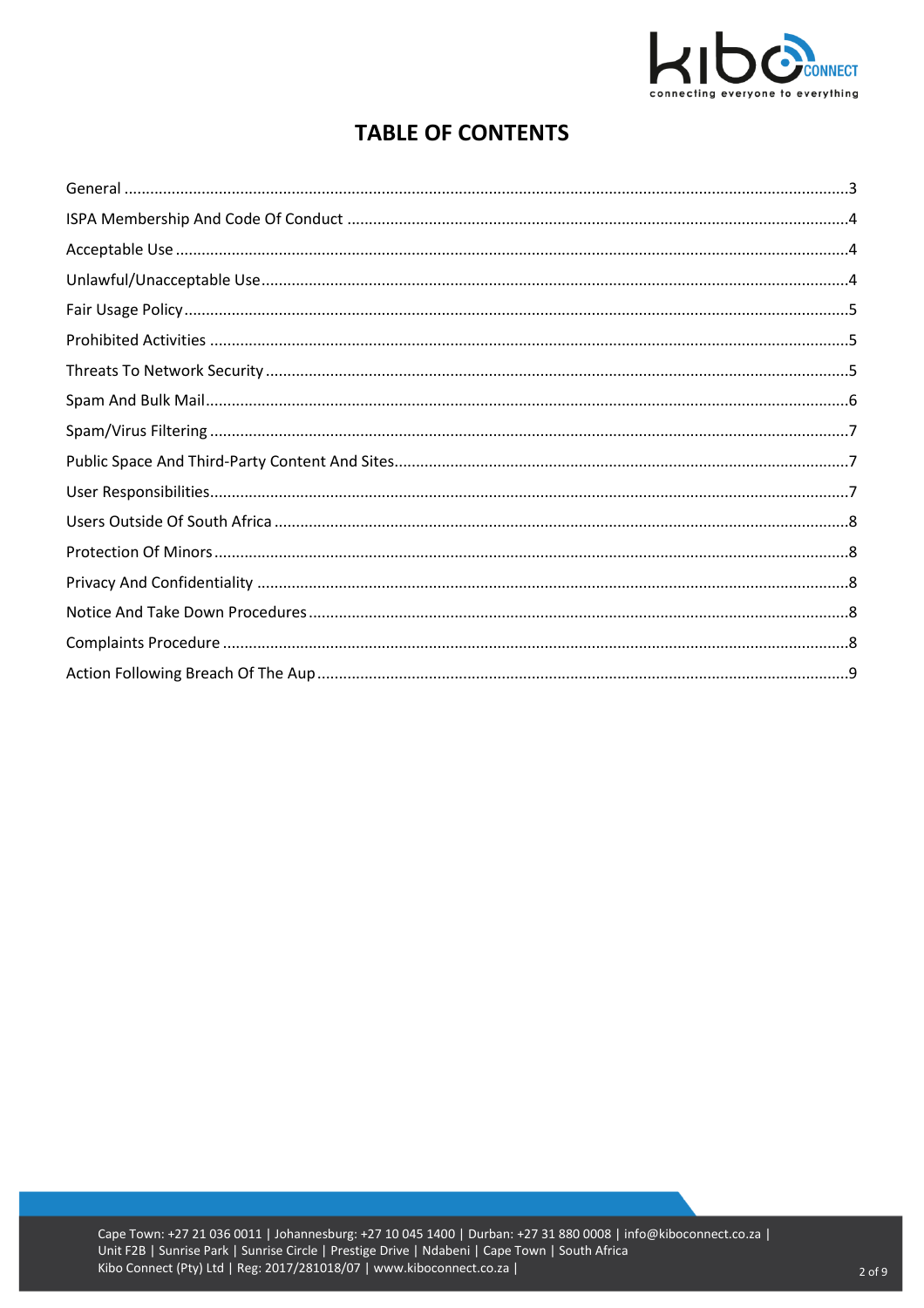

#### **1. GENERAL**

<span id="page-2-0"></span>The Kibo Connect (otherwise referred to as "Kibo") Acceptable Usage Policy ("AUP") is a legal document which stipulates the constraints and practices that a user must agree to for access to a corporate network or the Internet as governed by local regulation e.g. ICASA, ECA etc.

Thank you for taking the time to read the Kibo AUP. By accessing this website, or by contracting with us for service, you agree, without limitation or qualification, to be bound by this policy and the terms and conditions it contains, as well as any other additional terms, conditions, rules or policies which are displayed to you in connection with this service/website. This document sets out in detail to define acceptable behaviour and the general conduct which is regarded as unacceptable by Kibo and the repercussions of said actions regarding the unacceptable use of the services. This is important to:

- Specify to Customers and users of our service/website what activities and online behaviour are considered an unacceptable use of the service/website
- Protect our Customers and infrastructure from abuse;
- Adhere to the current laws and regulations governing organisations and service providers in the countries that we operate in;
- Protect and maintain the integrity of our network and to specify the consequences that may flow from undertaking such prohibited activities;
- Co-exist within the global Internet community as a responsible service provider.

The Customer is expected to use the Internet and other networks/services with respect, courtesy, and responsibility, giving due regard to the rights of other Internet users. Common sense is the best guide as to what is considered acceptable use.

Kibo Connect reserves the right to amend the AUP as required. Updated versions will be posted on the Kibo site and can be located at [www.kiboconnect.co.za/legal.](file:///C:/Users/Kerry/Documents/My%20Received%20Files/www.kiboconnect.co.za/legal) The Customer usage of the Kibo Connect services will constitute acceptance of amended terms once posted on the official Kibo website.

This document contains several legal obligations which the Customer will be presumed to be familiar with. As such, Kibo Connect encourages the Customer to read this document thoroughly and direct any queries to info@kiboconnect.co.za.

Kibo Connect respects the rights of our Customers and users of our services to freedom of speech and expression; access to information; privacy; human dignity; religion, belief and opinion in accordance with the South African constitution. We undertake not to interfere with any of those rights unless required to do so by law; unless those rights are exercised for unlawful purposes; or unless the exercise of those rights threatens to cause harm to another person or affect the integrity of our network.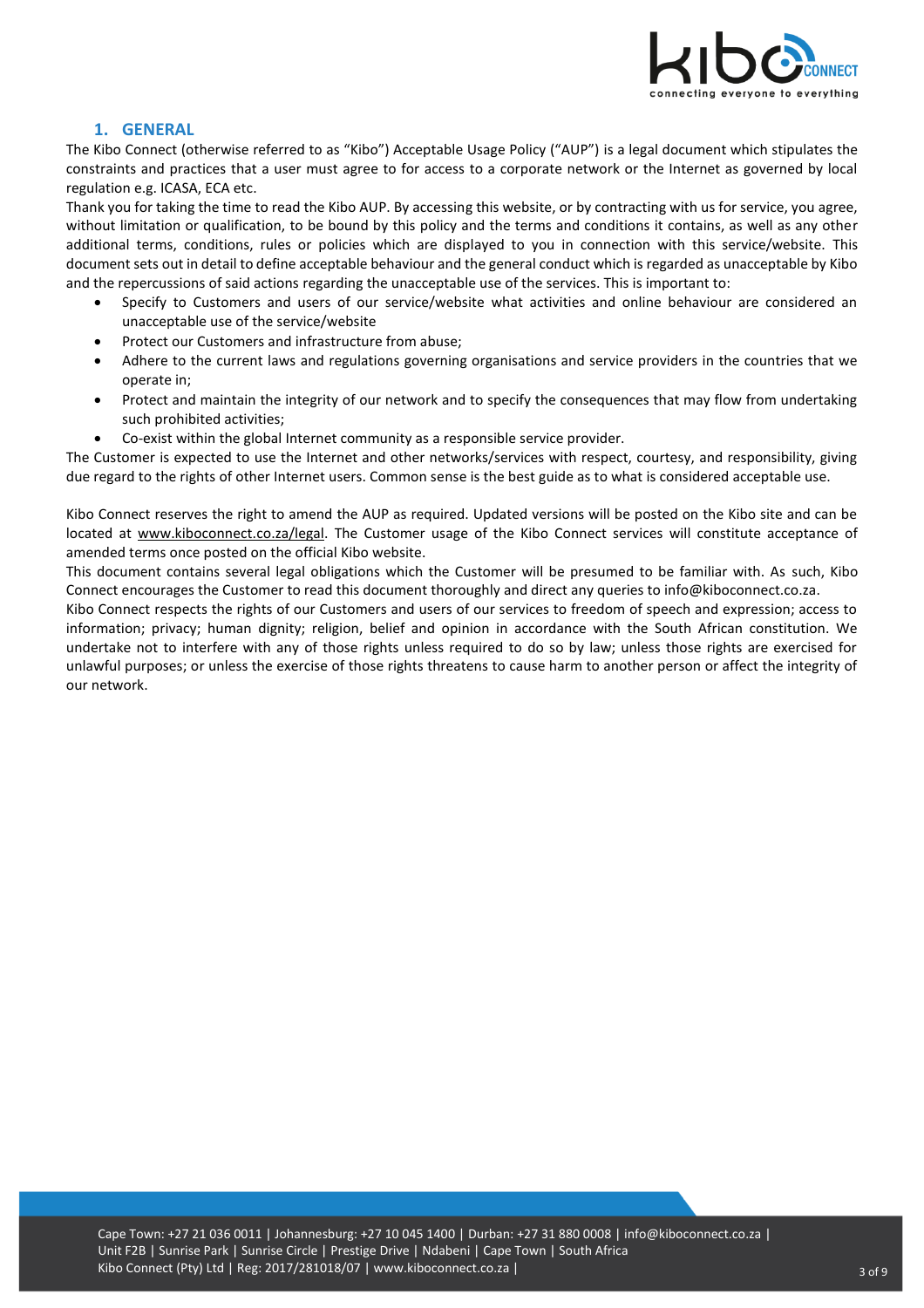

### **2. ISPA MEMBERSHIP AND CODE OF CONDUCT**

<span id="page-3-0"></span>Kibo Connect confirms that in compliance with section 72 of the Electronic Communications and Transactions Act 25 of 2002, Kibo Connect is a member of the Internet Service Providers' Association (ISPA) and has adopted and implemented the association's official Code of Conduct, which can be viewed at [www.ispa.org.za/code-of-conduct.](http://www.ispa.org.za/code-of-conduct)

#### <span id="page-3-1"></span>**3. ACCEPTABLE USE**

Acceptable use starts at the first second on the first day of a month and ends at midnight on the last day of the same month. All Customers who use Kibo's infrastructure agree not to use it in any way that goes against appropriate laws or regulations. If Kibo is given a legally binding court order for a user, their personally-identifiable information will be given to law-enforcement agencies.

#### <span id="page-3-2"></span>**4. UNLAWFUL/UNACCEPTABLE USE**

Kibo Connect's services/website may only be used for lawful purposes and activities. We prohibit any use of our website/network including the transmission, storage and distribution of any material or content using our network that violates any law or regulation of the Republic.

The following sections outline activities that are considered an unacceptable use of Kibo Connect's services/network/website and also detail the guidelines for acceptable use of certain facilities/services, as the case may be. This includes:

- 4.1 Any violation of local and international laws prohibiting child pornography; obscenity; discrimination (including racial, gender or religious slurs) and hate speech; or speech designed to incite violence or hatred, or threats to cause bodily harm;
- 4.2 Kibo Connect's IP Services shall not be used in connection with any criminal, civil or administrative violation of any applicable local, provincial, national or international law, treaty, court orders, ordinance, regulation or administrative rules;
- 4.3 Any activity designed to defame, abuse, stalk, harass or physically threaten any individual in the Republic of South Africa or beyond its borders; including any attempt to link to, post, transmit or otherwise distribute any inappropriate or defamatory material;
- 4.4 Kibo Connect's IP Services shall not be used to host, post, transmit, or re-transmit any content or material (or to create a domain name or operate from a domain name), that harasses, or threatens the health or safety of others. In addition, for those IP Services that utilize Kibo Connect provided web or content hosting, Kibo reserves the right to decline to provide such services if the content is determined by Kibo to be obscene, indecent, hateful, malicious, racist, defamatory, fraudulent, libellous, treasonous, excessively violent or promoting the use of violence or otherwise harmful to others;
- 4.5 Any violation of Intellectual Property laws including materials protected by local and international copyright, trademarks and trade secrets. Moreover, Kibo Connect cannot be held liable if you make any unlawful use of any multimedia content accessed through the search facility provided by Kibo Connect**'**s network, or otherwise available through access to our network, whether for commercial or non-commercial purposes. **Specifically, Kibo Connect's** IP Service(s) shall not be used to publish, submit/receive upload/download, post, use, copy or otherwise reproduce, transmit, re-transmit, distribute or store any content/material or to engage in any activity that infringes, misappropriates or otherwise violates the intellectual property rights or privacy or publicity rights of Kibo or any individual, group or entity, including but not limited to any rights protected by any copyright, patent, trademark laws, trade secret, trade dress, right of privacy, right of publicity, moral rights or other intellectual property right now known or later recognized by statute, judicial decision or regulation;
- 4.6 Any violation of the individual's right to privacy, including any effort to collect personal data of third parties without their consent;
- 4.7 Any fraudulent activity whatsoever, including dubious financial practices, such as pyramid schemes; the impersonation of another subscriber without their consent; or any attempt to enter into a transaction with Kibo Connect on behalf of another subscriber without their consent;
- 4.8 Any violation of the exchange control laws of the Republic;
- 4.9 Any activity that results in the sale, transmission or distribution of pirated or illegal software;
- 4.10Failing to respond to a request by a recipient of unsolicited mail to be removed from any mailing or direct marketing list and continuing to send unsolicited mail following such a request for removal;
- 4.11Where any user resides outside of the Republic, permanently or temporarily, such user will be subject to the laws of the country in which s/he is currently resident, and which apply. On presentation of a legal order to do so, or under obligation through an order for mutual foreign legal assistance, Kibo Connect will assist foreign law enforcement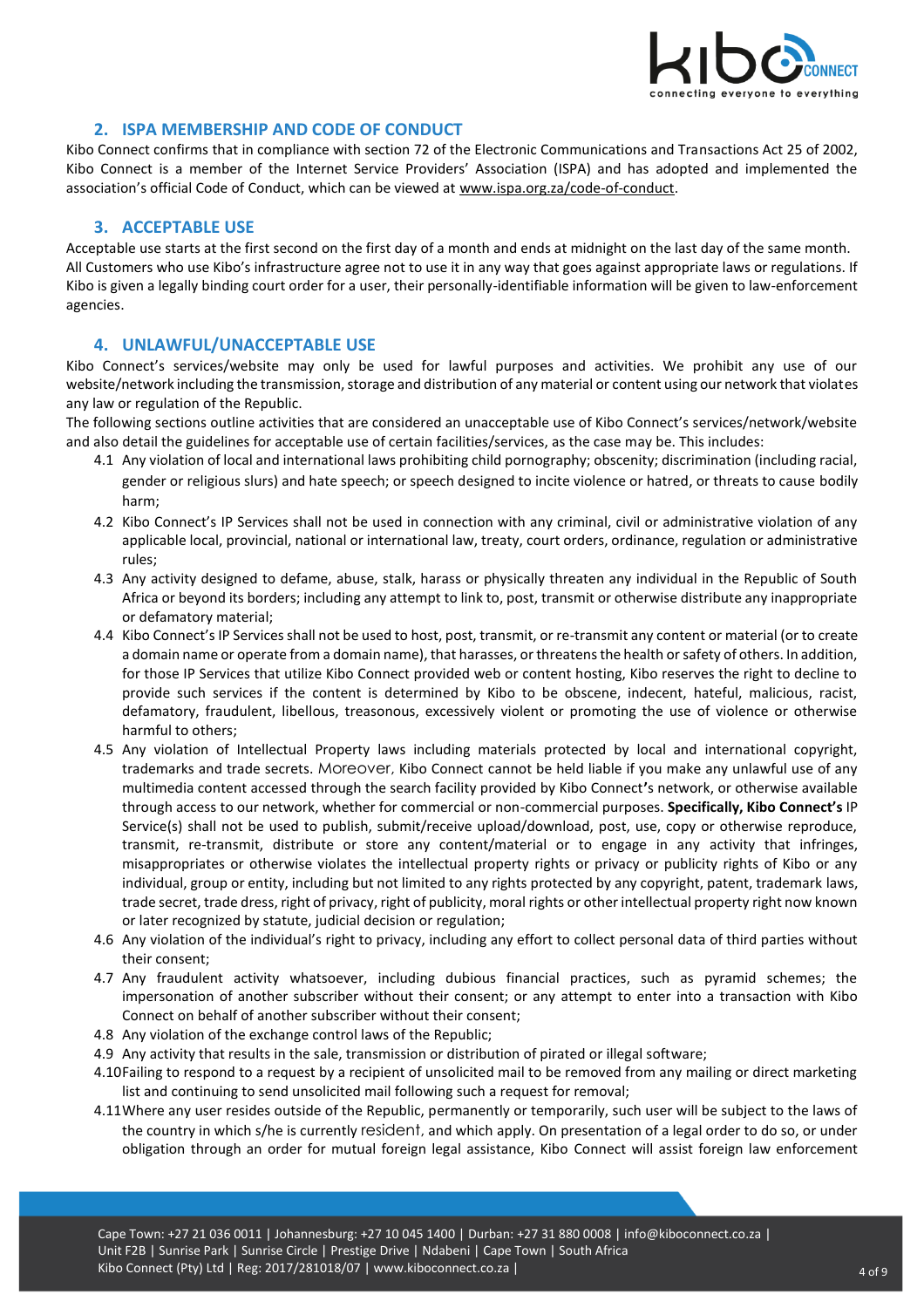

agencies (LEA) in the investigation and prosecution of a crime committed using, Kibo Connect's resources, including the provisioning of all personal identifiable data.

# <span id="page-4-0"></span>**5. FAIR USAGE POLICY**

This Fair Usage Policy (FUP) applies only to Kibo Connect uncapped consumer Internet services. These services include ADSL, VDSL and FTTH. Customers need to select the appropriate solution for their access port speed and type of usage application. Kibo Connect reserves the right to apply restrictions on an uncapped Internet account if a customer's behaviour is determined to be affecting the user experience of other customers on Kibo Connect's network. Such restrictions may include but are not limited to throttling a customer's throughput speeds to an appropriate proportion of the actual port speed and / or shaping a customer's bandwidth to limit the use of bandwidth intensive protocols and applications.

Examples of customer behaviour which may compromise Kibo Connect's network performance include, for example, causing network congestion, running excessive concurrent internet sessions or accessing excessive bandwidth intensive protocols such as peer-to-peer.

In the event of such behaviours, Kibo Connect reserves the right to ultimately terminate the account of a customer whose usage is continuously affecting Kibo Connect's network performance.

The provisions of this AUP are intended as guidelines and are not meant to be exhaustive. Generally, conduct that violates law, regulation, or the accepted norms of the Internet community, whether expressly mentioned in this AUP, is prohibited. Kibo Connect reserves the right always to prohibit activities that damage its commercial reputation and goodwill.

#### <span id="page-4-1"></span>**6. PROHIBITED ACTIVITIES**

The following sections outline activities that are considered an unacceptable use of Kibo Connect's services/network/website and detail the guidelines for acceptable use of certain facilities/services, as the case may be.

#### **6.1 RESELLING KIBO SERVICES**

Kibo Connect (Pty) Ltd offer all services to the Customer only. The Customer may not resell our services without a prior written agreement to this effect. All last-mile connectivity services are for the customer's use, and may not be shared, distributed or re-sold. The Customer remains responsible for the use of the services and the equipment for the duration of the Agreement.

#### **6.2 THREATS TO NETWORK SECURITY**

<span id="page-4-2"></span>Any activity which threatens the functioning, security and/or integrity of Kibo Connect's network is unacceptable. This includes: 6.2.1 Any efforts to attempt to gain unlawful and unauthorised access to the network or circumvent any of the security measures established by Kibo Connect for this goal;

- 6.2.2 Impersonating others or secretly or deceptively obtaining personal information of third parties (phishing, etc.);
- 6.2.3 Interference with service to any user, host or network including, without limitation, mail bombing, flooding, deliberate attempts to overload a system and broadcast attacks;
- 6.2.4 Utilising any program, file, script, command or transmission of any message or content of any kind, designed to interfere with a terminal session, the access to or use of the Internet or any other means of communication;
- 6.2.5 Any effort to use Kibo Connect's equipment to circumvent the user authentication or security of any host, network or account ("cracking" or "hacking"), attacking, gaining access to, breaching, circumventing or testing the vulnerability of the user authentication or security of any host, network, server, personal computer, network access and control devices, software or data without express authorization of the owner of the system or network;
- 6.2.6 Forging of any TCP/IP packet headers (spoofing) or any part of the headers of an email or a newsgroup posting;
- 6.2.7 Any effort to breach or attempt to breach the security of another user or attempt to gain access to any other person's computer, software, or data without the knowledge and consent of such person;
- 6.2.8 Distributing or using tools designed to compromise security (including but not limited to SNMP tools), including cracking tools, password guessing programs, packet sniffers or network probing tools (except in the case of authorized legitimate network security operations);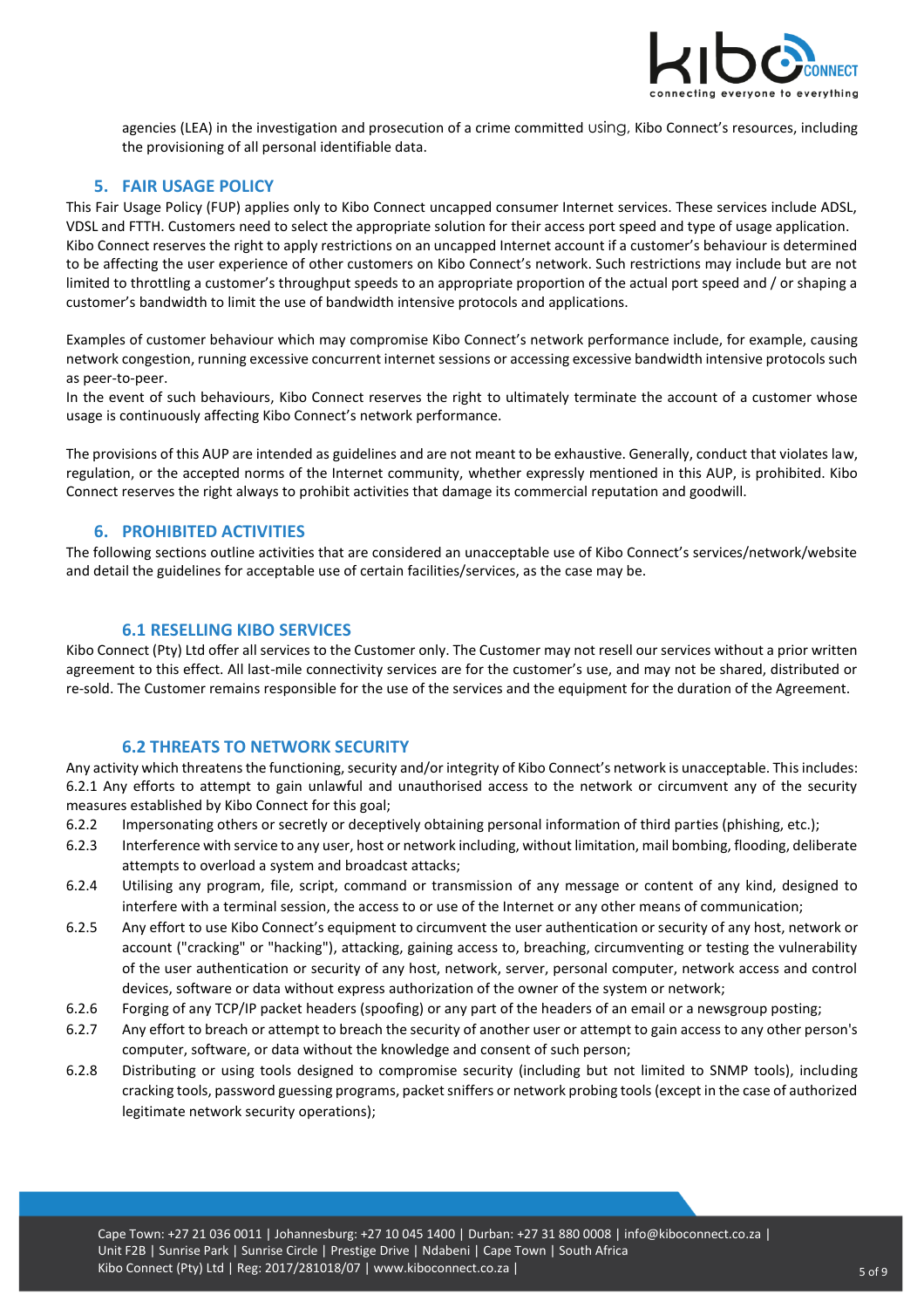

- 6.2.9 Any activity which threatens to disrupt the service offered by Kibo Connect through "denial of service attacks"; flooding of a network, or overloading a service or any unauthorised probes ("scanning" or "nuking") of others' networks;
- 6.2.10 Any activity which in any way threatens the security of the network by knowingly posting, uploading, transmitting, linking to or otherwise distributing any information or software which contains a virus, trojan horse, time bombs, cancel bots, corrupted files, root kits, worm, malware, botnet or other harmful, destructive or disruptive component which may damage the operation of another's computer, network system or other property, or be used to engage in modem or system hi-jacking;
- 6.2.11 Any unauthorised monitoring of data or traffic on the network without Kibo Connect's explicit, written consent;
- 6.2.12 Running services and applications with known vulnerabilities and weaknesses, e.g. insufficient anti-automation attacks, any traffic amplification attacks, including recursive DNS attacks, SMTP relay attacks;
- 6.2.13 Failing to respond adequately to a denial of service attack (DOS / DDOS).
- 6.2.14 Any unsolicited mass mailing activity including direct marketing; SPAM and chain letters for commercial or other purposes, without the consent of the recipients of those mails;
- 6.2.15 Employing posts or programs which consume excessive CPU time or storage space, permits the use of mail services, mail forwarding capabilities, POP accounts, or auto responders other than for their own account; or resale of access to CGI scripts installed on our servers.

#### **6.3 SPAM AND BULK MAIL**

<span id="page-5-0"></span>SPAM and unsolicited bulk mail are highly problematic practices. They affect the use and enjoyment of services by others and often compromise network security. Kibo Connect will take swift and firm action against any user engaging in any of the following unacceptable practices:

- 6.3.1 Sending unsolicited bulk mail for marketing or any other purposes (political, religious or commercial) to people who have not consented to receiving such mail;
- 6.3.2 A user shall not use another site's mail server to relay mail without the express permission of the site or distributing, advertising or promoting software or services that have the primary purpose of encouraging or facilitating unsolicited commercial email or SPAM;
- 6.3.3 Operating or maintaining mailing lists without the express permission of all recipients listed;
- 6.3.4 Failing to promptly remove from lists invalid or undeliverable addresses or addresses of unwilling recipients;
- 6.3.5 To engage in any of the foregoing activities using the service of another provider, but channelling such activities through a Kibo-provided server, or using a Kibo-provided server as a maildrop for responses;
- 6.3.6 To falsify user information provided to Kibo Connect or to other users of the service in connection with use of a Kibo service;
- 6.3.7 Using Kibo Connect's service to collect responses from unsolicited e-mail sent from accounts on other Internet hosts or e-mail services, that violate this AUP or the AUP of any other Internet service provider;
- 6.3.8 Including Kibo Connect's name in the header or by listing an IP address that belongs to Kibo Connect in any unsolicited email sent through Kibo Connect's network or not;
- 6.3.9 Failure to secure a Customer's mail server against public relay as a protection to themselves and the broader Internet community. Public relay occurs when a mail server is accessed by a third party from another domain and is utilised to deliver mails, without the authority or consent of the owner of the mail-server. Mail servers that are unsecured against public relay often become abused by unscrupulous operators for SPAM delivery and upon detection such delivery must be disallowed. Kibo Connect reserves the right to examine users' mail servers to confirm that no mails are being sent from the mail server through public relay and the results of such checks can be made available to the user. Kibo Connect also reserves the right to examine the mail servers of any users using Kibo Connect's mail servers for "smart hosting" (when the user relays its mail via a Kibo Connect mail server to a mail server of its own) or similar services at any time to ensure that the servers are properly secured against public relay. All relay checks will be done in strict accordance with Kibo Connect's privacy policy.

Kibo Connect's Customers should never reply to SPAM, because this usually only confirms that your address is working and will lead to more SPAM being sent. We also strongly discourage users from buying lists of e-mail addresses for marketing or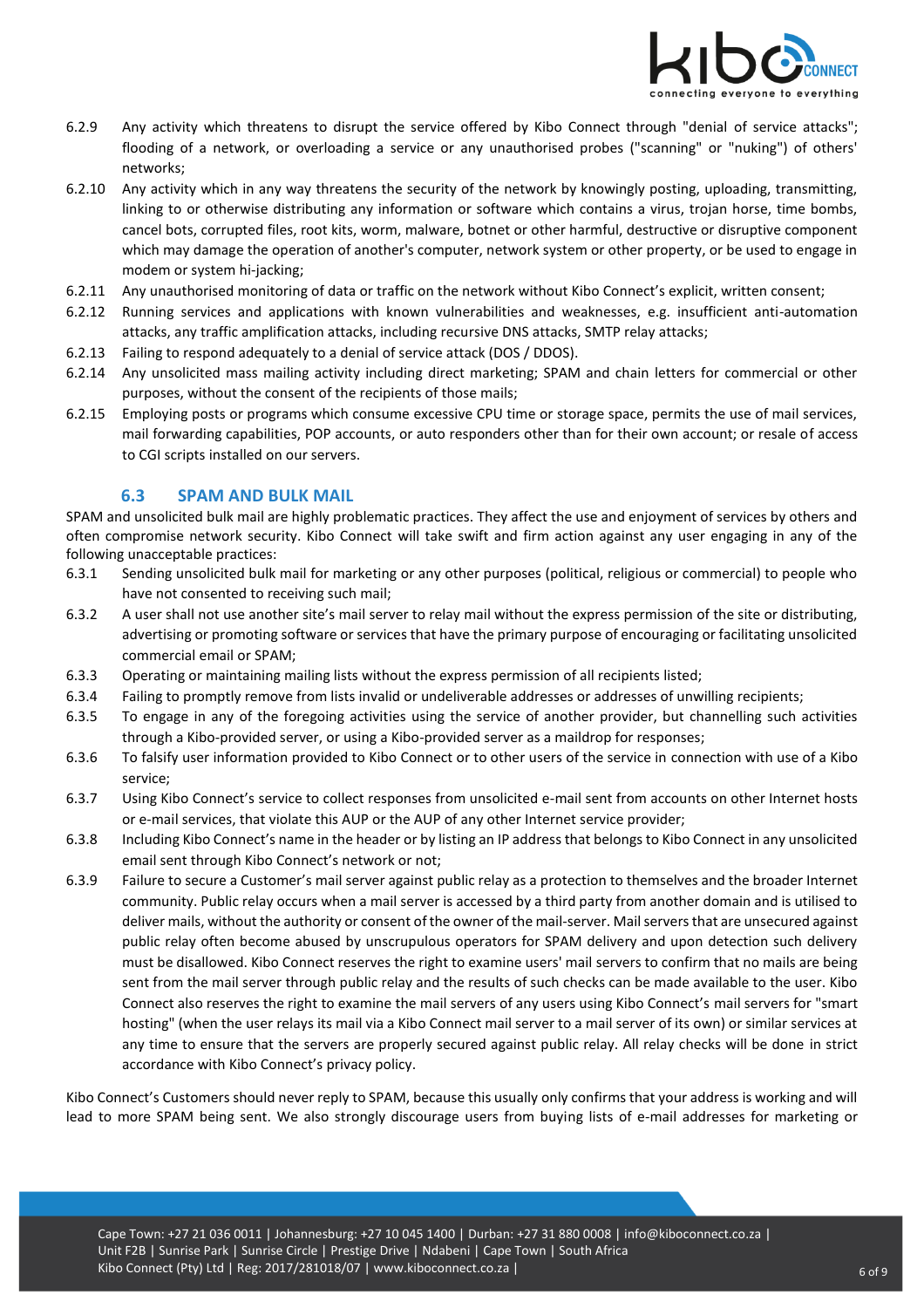

<span id="page-6-0"></span>advertising because these lists are usually fraudulent and are made up of addresses that were gained by dishonest, untrustworthy or unethical means.

### **6.4 SPAM/VIRUS FILTERING**

Kibo Connect provides a SPAM and virus filtering system to protect Customers from unsolicited mail and viruses. The Customer acknowledges that this system might incorrectly identify a valid message as SPAM or as a virus and consequently this message might not be delivered to the Customer. The Customer acknowledges and agrees that Kibo Connect shall without limitation have no responsibility for, or liability in respect of any data lost as a result of this system. Kibo Connect reserves the right to examine incoming or outgoing mail to the extent necessary to determine if it is classified as SPAM.

- Kibo Connect regards all unsolicited bulk email (whether commercial in nature or not) as SPAM, with the following exceptions: • Mail sent by one party to another where there is already a prior relationship between the two parties and the subject
	- matter of the message(s) concerns that relationship;
	- Mail sent by one party to another with the explicit consent of the receiving party;
	- Customers should only receive bulk mail that they have requested and/or consented to receive and/or which they would expect to receive as a result of an existing relationship.

<span id="page-6-1"></span>Kibo Connect will take swift and firm action against any user engaging in any of the following unacceptable practices relating to SPAM as per the above unlawful/unacceptable policies.

#### **7. PUBLIC SPACE AND THIRD-PARTY CONTENT AND SITES**

In reading this AUP or in signing a service contract with Kibo Connect, you acknowledge that Kibo Connect has no power to control the content of the information passing over the Internet and its applications, including e-mail; chatrooms; news groups; or other similar fora, and that Kibo Connect cannot be held responsible or liable, directly or indirectly, for any of the abovementioned content, in any way for any loss or damage of any kind incurred as a result of, or in connection with your use of, or reliance on, any such content.

Our services also offer access to numerous third-party webpages. You acknowledge that we exercise absolutely no control over such third-party content, or sites and in such cases, our network is merely a conduit or means of access and transmission. This includes, but is not limited to, third party content contained on or accessible through the Kibo Connect network websites and web pages or sites displayed as search results or contained within a directory of links on the Kibo Connect network. It remains your responsibility to review and evaluate any such content, and that all risk associated with the use of, or reliance on, such content rests with you.

Access to public Internet spaces, such as bulletin boards, Usenet groups, chat rooms and moderated forums is entirely voluntary and at your own risk.

Kibo Connect employees do not moderate any of these services, or your communications, transmissions or use of these services. We do not undertake any responsibility for any content contained therein, or for any breaches of your right to privacy that you may experience because of accessing such spaces.

#### <span id="page-6-2"></span>**8. USER RESPONSIBILITIES**

Customers are responsible for any misuse of Kibo Connect's services that occurs through the Customer's account. It is the Customer's responsibility to ensure that unauthorised persons do not gain access to or misuse any Kibo Connect services.

Kibo Connect urges Customers not to reply to unsolicited mail or "SPAM", not to click on any suggested links provided in the unsolicited mail. Doing so remains the sole responsibility of the Customer and Kibo Connect cannot be held liable for the Customer being placed on any bulk mailing lists as a result.

Where the Customer has authorised a minor to use any of the Kibo Connect's services or access its websites, you accept that as the parent/legal guardian of that minor, you are fully responsible for: the online conduct of such minor; controlling the minor's access to and use of any services or websites; and the consequences of any misuse by the minor, including but not limited to transactions entered into by the minor using such access.

Kibo Connect cannot be held liable for any business dealings you have with any third parties on the Internet, including any vendors, or advertisers found on, or through, the Kibo Connect network. Further, Kibo Connect assumes no responsibility whatsoever for any charges you or any user of your account incurs when making purchases or other transactions in this manner. Further, the responsibility for ensuring compliance with all applicable customs and exchange control laws in connection with any such transactions shall be the Customer's.

Customers remain solely and fully responsible for the content of any material posted, hosted, downloaded/uploaded, created, accessed or transmitted using Kibo Connect services.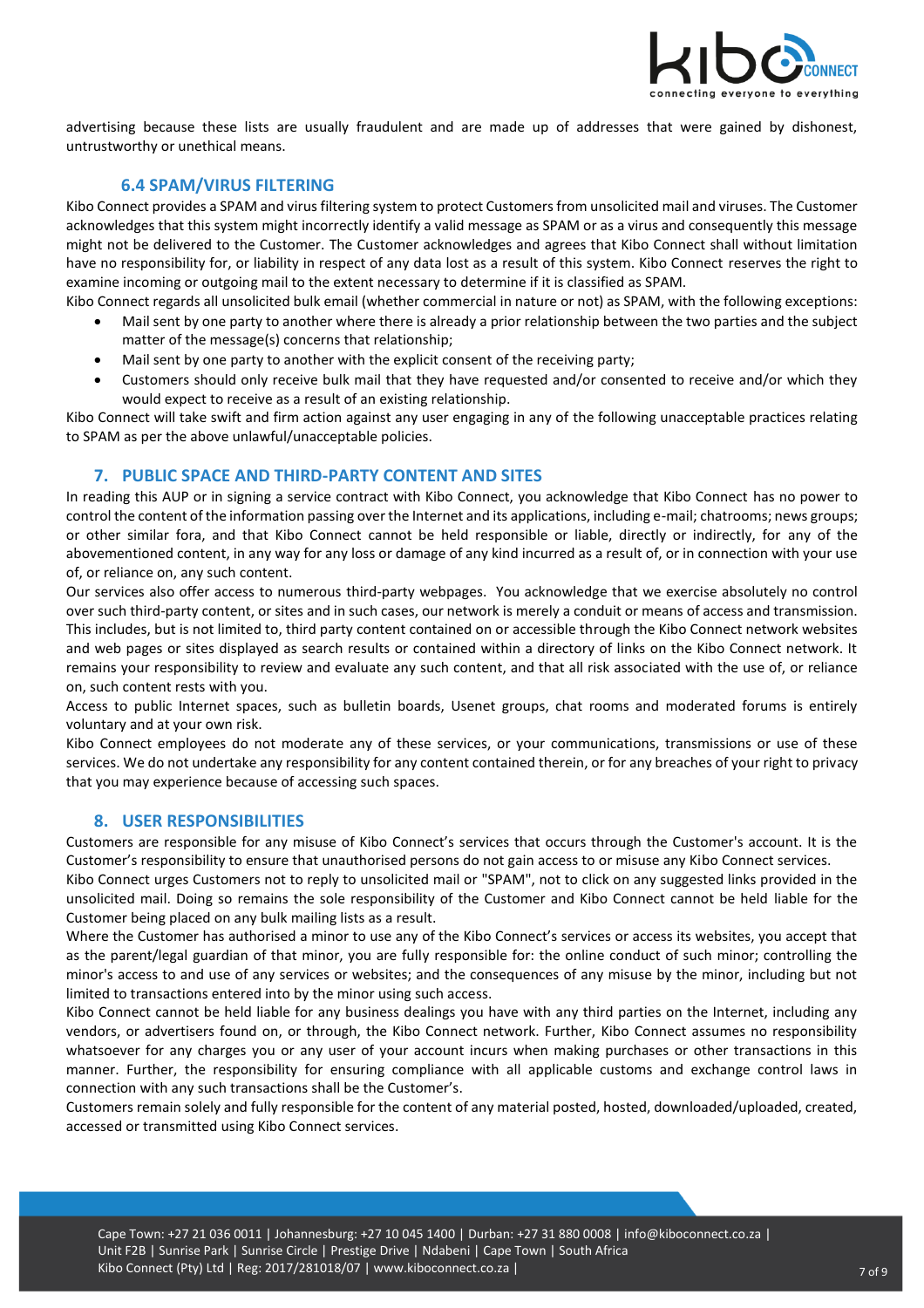

<span id="page-7-0"></span>Customers are responsible for taking prompt corrective action(s) to remedy a violation of AUP and to help prevent similar future violations.

# **9. USERS OUTSIDE OF SOUTH AFRICA**

Where any user resides outside of the Republic, permanently or temporarily, such user will be subject to the laws of the country in which s/he is currently resident, and which apply to the user. On presentation of a legal order to do so, or under obligation through an order for mutual foreign legal assistance, Kibo Connect will assist foreign law enforcement agencies (LEAs) in the investigation and prosecution of a crime committed using Kibo Connect's resources, including the provisioning of all personal identifiable data.

#### <span id="page-7-1"></span>**10. PROTECTION OF MINORS**

Kibo Connect prohibits Customers from using Kibo Connect's service to harm or attempt to harm a minor, including, but not limited to, by hosting, possessing, disseminating, distributing or transmitting material that is unlawful, including child pornography and cyber bullying.

Kibo Connect prohibits Customers from using Kibo Connect's service to host sexually explicit or pornographic material of any nature.

Kibo Connect services should not be used for the commission an offence against a child or in way that would constitute or promote unlawful interaction with children.

Kibo Connect services shall not be used to publish, submit/receive, upload/download, post, use, copy or otherwise produce, transmit, distribute or store child pornography. Suspected violations of this prohibition may be reported to Kibo Connect at the following e-mail address: abuse@kiboconnect.com. Kibo Connect will report any discovered violation of this prohibition to the South African Police services and take steps to remove child pornography (or otherwise block access to the content determined to contain child pornography) from its servers.

#### <span id="page-7-2"></span>**11. PRIVACY AND CONFIDENTIALITY**

<span id="page-7-3"></span>Kibo Connect respects the privacy and confidentiality of our Customers and users of our service. Please review our privacy policy which details how we collect and use personal information gathered in the course of operating this service.

#### **12. NOTICE AND TAKE DOWN PROCEDURES**

Kibo Connect confirms that it has a procedure in place for the notice and take-down of illegal material. In compliance with section 77 of the *Electronic Communications and Transactions Act (No. 25 of 2002)* Kibo Connect's designated agent for this process can be reached at (010) 500 1200 or at [takedown@ispa.org.za .](mailto:fictitiousabuseaddress@company.co.za) The notice and take-down procedure can be viewed at [www.ispa.org.za/code-of-conduct.](http://www.ispa.org.za/code-of-conduct)

Customers are also notified of the content and procedures of the ISPA Code of Conduct [\(http://ispa.org.za/code-of](http://ispa.org.za/code-of-conduct/request-a-take-down/)[conduct/request-a-take-down/\)](http://ispa.org.za/code-of-conduct/request-a-take-down/) which may be used against any Internet service provider who fails to comply with the code of conduct. We urge you to familiarise yourselves with this code.

#### <span id="page-7-4"></span>**13. COMPLAINTS PROCEDURE**

Complaints relating to the violation of this AUP should be submitted in writing to [abuse@kiboconnect.co.za.](mailto:abuse@kiboconnect.co.za) Complaints must be substantiated, and unambiguously state the nature of the problem, and its connection to Kibo Connect's network and services.

It is the Customer's responsibility to familiarise himself or herself with the procedure set out below and report any cases of violation of this AUP to Kibo Connect's designated complaints handling agent.

Please note that Kibo Connect cannot handle complaints concerning networks or users that do not have service contracts with us or our affiliates or are outside of our control.

For Kibo Connect to thoroughly investigate the complaint and take appropriate action, all complaints must be in writing, via fax or e-mail and contain as much information as possible, including, but not limited to:

- The origin of abuse or offence, including the website, full mail headers, relevant logfile extracts etc.;
- Any contact details for the source of the complaint;
- A brief explanation why the incident is an offence.

Kibo Connect discourages anonymous complaints being made via this service and urges complainants to supply their name and contact details to us. Such information will not be released, except where required by law enforcement. Anonymous complaints will however be acted upon as long as sufficient detail as outlined above is supplied.